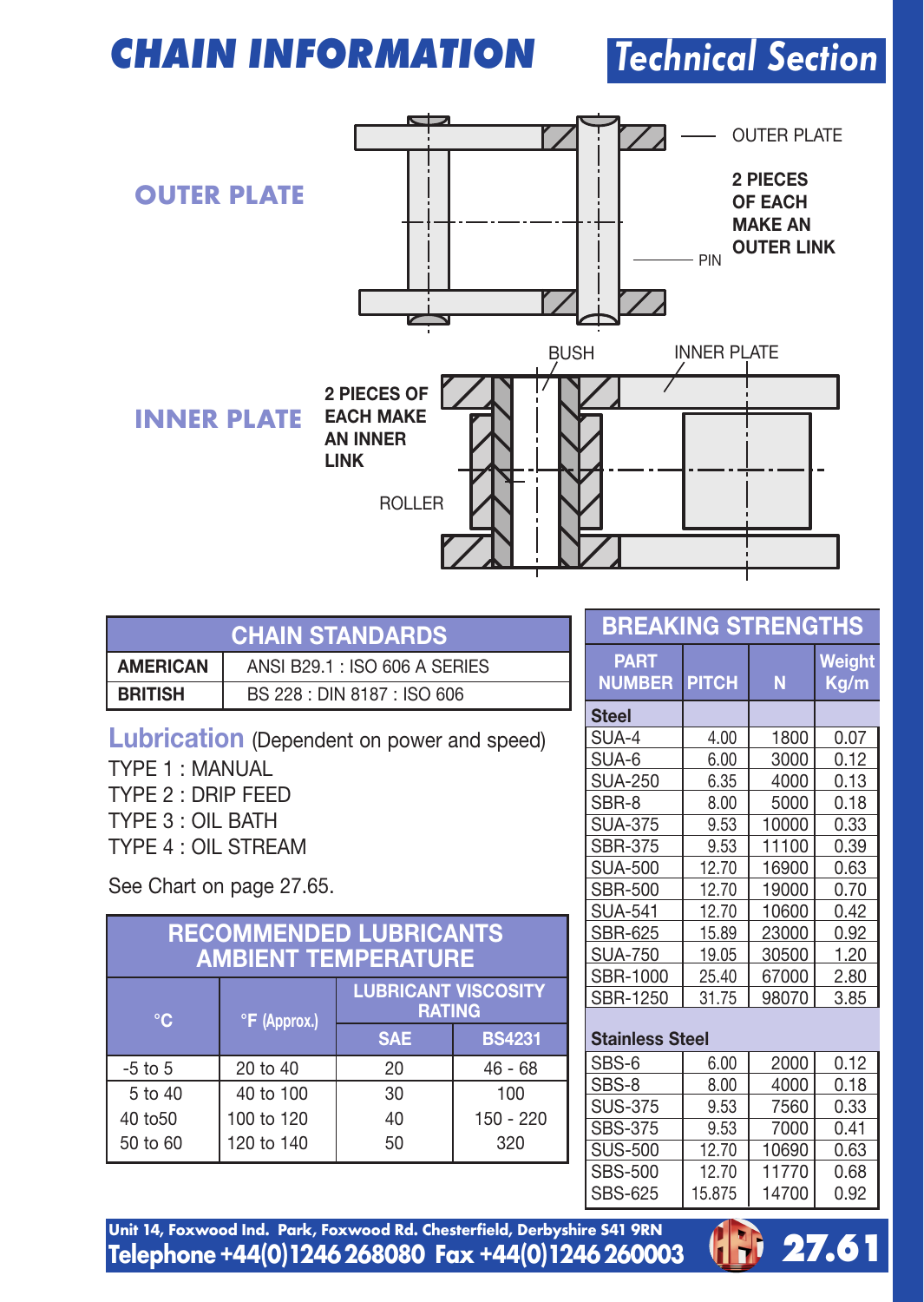# **CHAIN SELECTION PROCESS** Technical Section

# **STEP 1**

### **SELECT DRIVE RATIO AND SPROCKETS**

Chart 1 may be used to choose a ratio based on the standard sprocket sizes available. It is best to use an odd number of teeth combined with an even number of chain pitches.

Ideally, chain sprockets with a minimum of 19 teeth should be chosen. If the chain drive operates at high speed or is subjected to impulsive loads, the smaller sprockets should have at least 25 teeth and should be hardened.

It is recommended that chain sprockets should have a maximum of 114 teeth.

Drive ratio can otherwise be calculated using the formula:-

$$
i = \frac{Z_2}{Z_1}
$$

For large ratio drives, check that the angle of lap on Z1 is not less than 120°.

| <b>NO. OF TEETH</b><br><b>DRIVEN SPROCKET Z2</b> | <b>NO. OF TEETH</b><br><b>DRIVE SPROCKET Z1</b> |      |     |      |      |      |
|--------------------------------------------------|-------------------------------------------------|------|-----|------|------|------|
|                                                  | 15                                              | 17   | 19  | 21   | 23   | 25   |
| 25                                               |                                                 |      |     |      |      | 1.00 |
| 38                                               | 2.53                                            | 2.23 | 2.0 | 1.80 | 1.65 | 1.52 |
| 57                                               | 3.80                                            | 3.35 | 3.0 | 2.71 | 2.48 | 2.28 |
| 76                                               | 5.07                                            | 4.47 | 4.0 | 3.62 | 3.30 | 3.04 |
| 95                                               | 6.33                                            | 5.59 | 5.0 | 4.52 | 4.13 | 3.80 |
| 114                                              | 7.60                                            | 6.71 | 6.0 | 5.43 | 4.96 | 4.56 |

## **Chart 1**



Driven Sprocket 72





**Telephone+44(0)1246268080 Fax +44(0)1246260003 Unit 14, Foxwood Ind. Park, Foxwood Rd. Chesterfield, Derbyshire S41 9RN**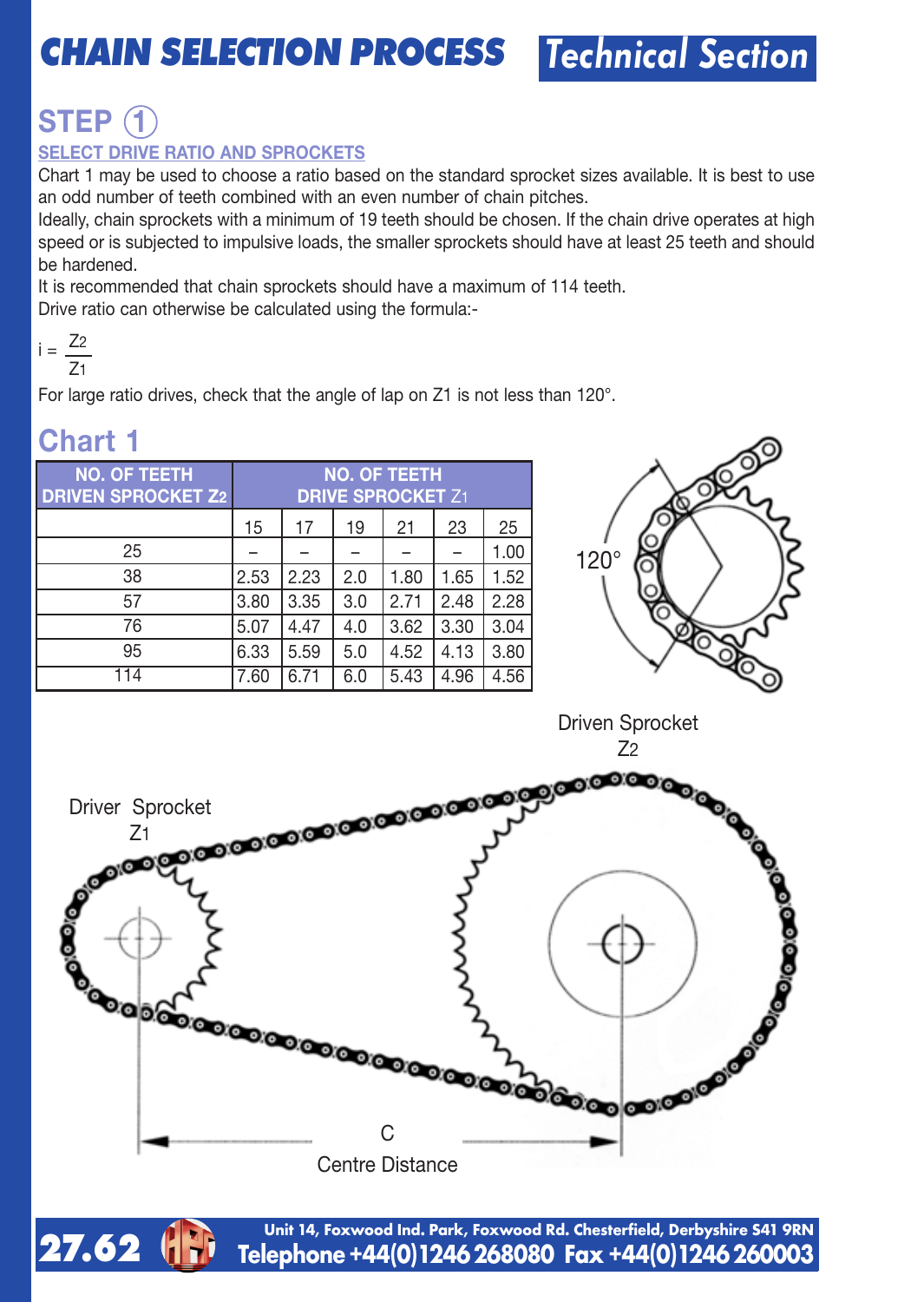## **CHAIN SELECTION PROCESS**

Technical Section

# **STEP 2**

### **APPLICATION FACTOR f1**

Factor f1 takes account of any dynamic overloads depending on the chain operating conditions., The value of factor f1 can be chosen directly or by analogy using Chart 2.

#### **TOOTH FACTOR f2**

The use of a tooth factor further modifies the final power selection. The choice of a smaller diameter sprocket will reduce the maximum power capable of being transmitted since the load in the chain will be higher.

$$
f2 = \frac{19}{Z1}
$$

Note that this formula arises due to the fact that selection rating curves shown in the BS/ANSI rating charts are those foa a 19 tooth sprocket.

| f2 factors for standard sprocket sizes. |  |  |  |  |  |  |
|-----------------------------------------|--|--|--|--|--|--|
|-----------------------------------------|--|--|--|--|--|--|

| $Z_1$ | f2   |
|-------|------|
| 15    | 1.27 |
| 17    | 1.12 |
| 19    | 1.00 |
| 21    | 0.91 |
| 23    | 0.83 |
| 25    | 0.76 |

## <sup>25</sup> 0.76 **Chart 2**

|                                                                                                                                                                                            |                                                                                                                                    | <b>CHARACTERISTICS OF DRIVER</b>                                                                                                                   |                                                                                                                |
|--------------------------------------------------------------------------------------------------------------------------------------------------------------------------------------------|------------------------------------------------------------------------------------------------------------------------------------|----------------------------------------------------------------------------------------------------------------------------------------------------|----------------------------------------------------------------------------------------------------------------|
| <b>DRIVEN MACHINE</b><br><b>CHARACTERISTICS</b>                                                                                                                                            | <b>SMOOTH RUNNING</b><br>electric motors, Steam<br>and gas turbines,<br>internal combustion,<br>engines with hydraulic<br>coupling | <b>SLIGHT SHOCKS</b><br>internal combustion<br>engines with 6 cyls or<br>more with mechanical<br>coupling, electric motors<br>with frequent starts | <b>MODERATE SHOCKS</b><br>internal combustion<br>engines with less than 6<br>cyls, with mechanical<br>coupling |
| SMOOTH RUNNING<br>centrifugal pumps and compressors, printing<br>machines, paper calenders, uniformly loaded<br>conveyors, escalators, liquid agitators and mixers,<br>rotary driers, fans |                                                                                                                                    | 1.1                                                                                                                                                | 1.3                                                                                                            |
| <b>MODERATE SHOCKS</b><br>pumps and compressors<br>(3+ cyls), concrete mixing machines, non<br>uniformly loaded conveyors, solid agitators<br>and mixers                                   | 1.4                                                                                                                                | 1.5                                                                                                                                                | 1.7                                                                                                            |
| <b>HEAVY SHOCKS</b><br>planers, excavators, roll and ball mills,<br>rubber processing machines, presses and<br>shears, 1 & 2 cyl pumps and compressors,<br>oil drilling rigs               | 1.8                                                                                                                                | 1.9                                                                                                                                                | 2.1                                                                                                            |

Unit 14, Foxwood Ind. Park, Foxwood Rd. Chesterfield, Derbyshire 541 9RN<br>Telephone +44(0)1246 268080 Fax +44(0)1246 260003

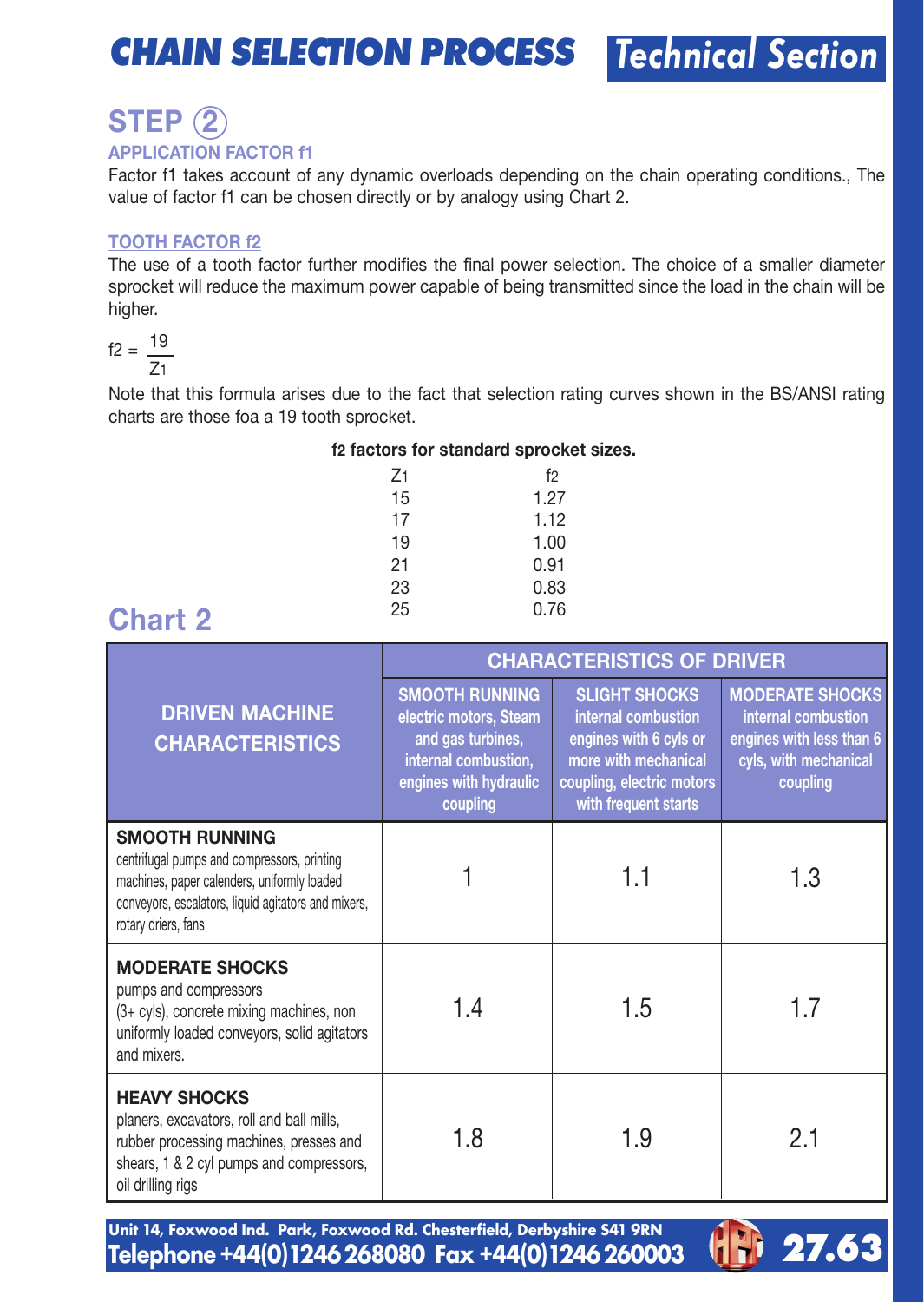# **CHAIN SELECTION PROCESS** Technical Section

### **STEP 3 CALCULATE THE SELECTION POWER**

Multiply the power to be transmitted by the factors obtained from STEP TWO.

Selection POWER = POWER to be transmitted x f1 x f2 (kw). This selection power can be used with **the appropriate rating chart on page 27.65.**

## **STEP 4 SELECT CHAIN DRIVE**

From the rating chart, select the smallest pitch of sample chain to transmit the SELECTION POWER at the speed of the driving sprocket Z1.

This normally results in the most economical drive selection. If the SELECTION POWER is now greater than that shown for the simple chain, then consider a multiplex chain of the same pitch size as detailed in the rating charts.

## **STEP 5**

To find the chain length pitches (L) for any contemplated centre distance of a two point drive, use the formula below:-

Length (L) = 
$$
\frac{Z_1 + Z_2}{2} + \frac{2C}{P} + \frac{\left(\frac{Z_2 - Z_1}{2\pi}\right)^2 x P}{C}
$$

The calculated number of pitches should be rounded up to a whole number of even pitches. Odd numbers of pitchers should be avoided because this would involve the use of a cranked link which is not recommended. If a jockey socket is used for adjustment purposes, two pitches should be added to the chain length (L).

C is the contemplated centre distance in mm and should generally be between 30 - 50 pitches.

## **STEP 6 CALCULATE EXACT CENTRE DISTANCE**

The actual centre distance for the chain length (L) calculated by the method above, will in general be greater than that originally contemplated. The revised centre distance can be calculated from the formula below.

$$
C = \frac{P}{8} \left[ 2L - Z^2 - Z^1 + \sqrt{(2L - Z_2 - Z_1)^2 - \left( \frac{\pi}{3.88} - (Z_2 - Z_1)^2 \right)} \right]
$$

 $P =$  Chain pitch (mm)

 $L =$  Chain length (pitches)

- $Z_1$ = Number of teeth in driver sprocket
- $Z_2$ = Number of teeth in driven sprocket

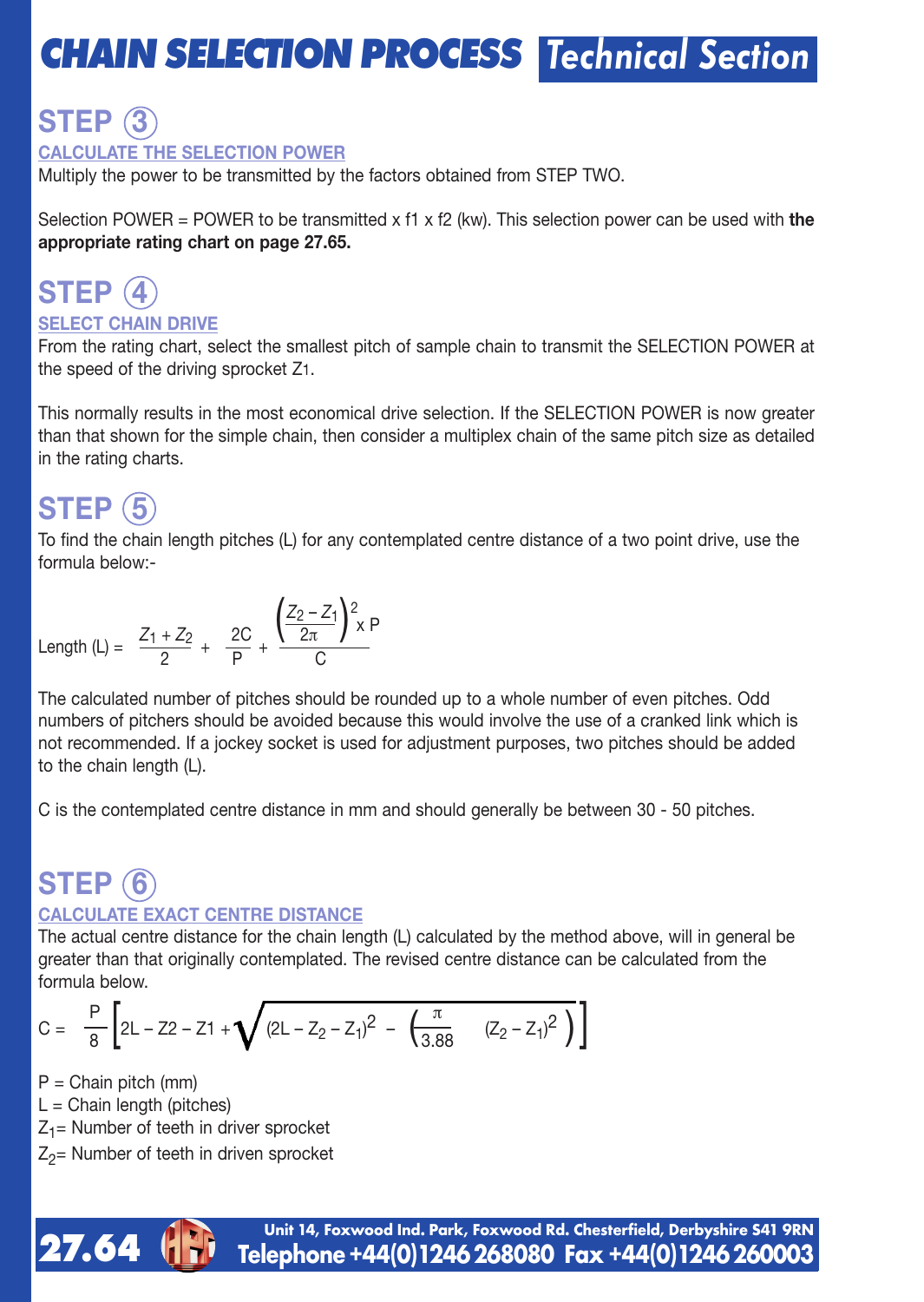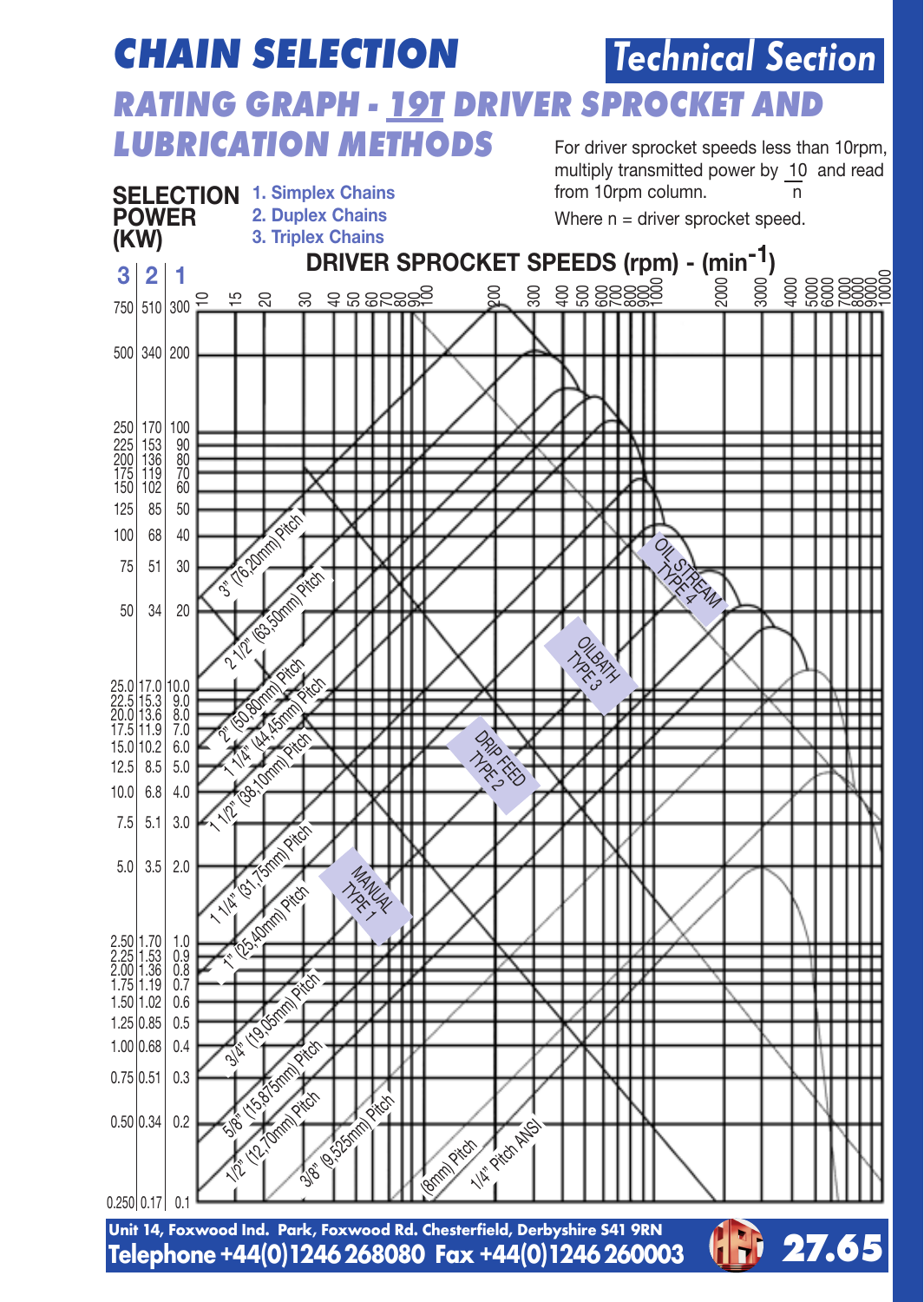## **CHAIN CONNECTING LINKS SIMPLEX, DUPLEX & TRIPLEX** Technical Section



**27.66**

- 11



*These links should not be used where high speed or arduous conditions apply, in these cases, where safety is essential, a riveting link (interference fit) must be used. NOTE: Some dimensions on Pin Length may differ slightly.*

**Triplex** 

| <b>PART NUMBER</b>     | Chain No. | <b>Pitch</b><br>(mm) | Pin <sub>0</sub><br>(mm) | Pin<br>Length (mm)                                                       | <b>Con Link</b><br>Extra (mm) |
|------------------------|-----------|----------------------|--------------------------|--------------------------------------------------------------------------|-------------------------------|
| <b>Stainless Steel</b> |           |                      |                          |                                                                          |                               |
| SBS-6/L                | 04-SS     | 6                    | 1.85                     | 7.4                                                                      | 2.9                           |
| SBS-8/L                | 08B-SS    | 8                    | 2.31                     | 9.0                                                                      |                               |
| <b>SUS-375/L</b>       | 35-SS     | 9.525                | 3.59                     | 15.15                                                                    | 3.3                           |
| <b>SBS-375/L</b>       | 06B-SS    | 9.525                | 3.28                     | 14.0                                                                     | $\overline{\phantom{m}}$      |
| <b>SUS-500/L</b>       | 40-SS     | 12.70                | 3.98                     | 17.8                                                                     | 3.9                           |
| <b>SBS-500/L</b>       | 08B-SS    | 12.70                | 4.45                     | 17.5                                                                     | 3.9                           |
| <b>SBS-625/L</b>       | 10B-SS    | 15.875               | 5.08                     | 20.0                                                                     | 4.1                           |
| <b>Simplex</b>         |           |                      |                          |                                                                          |                               |
| SUA-4/L                | 1141      | 4                    | 1.65                     | 6.8                                                                      | 1.2                           |
| SUA-6/L                | 04        | 6                    | 1.85                     | 7.4                                                                      | 2.9                           |
| <b>SUA-250/L</b>       | 25        | 6.35                 | 2.30                     | 8.6                                                                      | 0.8                           |
| SBR-8/L                | $05B-1$   | 8                    | 2.31                     | 8.6                                                                      | 3.1                           |
| <b>SUA-375/L</b>       | 35        | 9.525                | 3.59                     | 15.5                                                                     | 3.3                           |
| <b>SBR-375/L</b>       | 06B-1     | 9.525                | 3.28                     | 13.5                                                                     | 3.3                           |
| <b>SUA-500/L</b>       | 40        | 12.7                 | 3.98                     | 17.8                                                                     | 3.9                           |
| <b>SBR-500/L</b>       | $08B-1$   | 12.7                 | 4.45                     | 17.0                                                                     | 3.9                           |
| <b>SUA-541/L</b>       | 41        | 12.7                 | 3.59                     | 14.5                                                                     | 2.0                           |
| <b>SBR-625/L</b>       | $10B-1$   | 15.875               | 5.08                     | 18.8                                                                     | 4.1                           |
| <b>SUA-750/L</b>       | $12B-1$   | 19.05                | 5.72                     | 22.7                                                                     | 4.6                           |
| SBR-1000/L             | 16B-1     | 25.40                | 8.28                     | 36.1                                                                     | 5.4                           |
| SBR-1250/L             | 20B-1     | 31.75                | 10.19                    | 43.2                                                                     | 6.1                           |
| <b>Duplex</b>          |           |                      |                          |                                                                          |                               |
| XSBR-8/L               | $05B-2$   | 8.00                 | 2.31                     | 14.3                                                                     | 3.1                           |
| XSBR-375/L             | 06B-2     | 9.52                 | 3.28                     | 23.8                                                                     | 3.3                           |
| XSBR-500/L             | 08B-2     | 12.70                | 4.45                     | 31.0                                                                     | 3.9                           |
| XSBR-625/L             | 10B-2     | 15.875               | 5.08                     | 35.4                                                                     | 4.1                           |
| XSUA-750/L             | $12B-2$   | 19.05                | 5.72                     | 42.2                                                                     | 4.6                           |
| <b>Triplex</b>         |           |                      |                          |                                                                          |                               |
| XXSBR-375/L            | 06B-3     | 9.52                 | 3.28                     | 34.0                                                                     | 3.3                           |
| XXSBR-500/L            | 08B-3     | 12.70                | 4.45                     | 44.9                                                                     | 3.9                           |
| XXSBR-625/L            | $10B-3$   | 15.875               | 5.08                     | 52.8                                                                     | 4.1                           |
| XXSUA-750/L            | $12B-3$   | 19.05                | 5.72                     | 61.7                                                                     | 4.6                           |
| $\sqrt{2}$<br>-- - -   |           |                      |                          | Unit 14, Foxwood Ind. Park, Foxwood Rd. Chesterfield, Derbyshire S41 9RN |                               |

 $Telephone +44(0)1246268080$  **Fax**  $+44(0)1246260003$